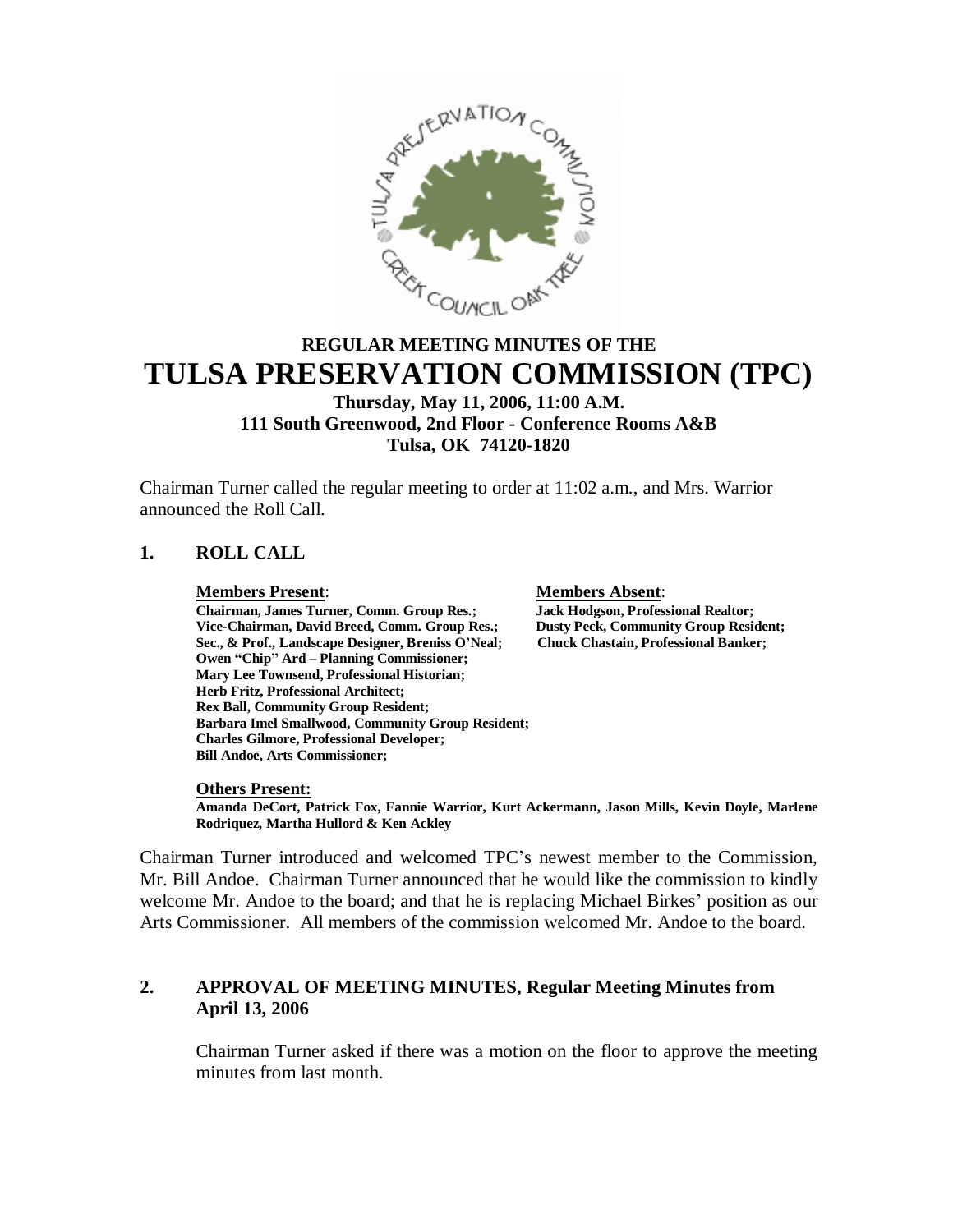Ms. Townsend made a motion to approve the Regular Meeting Minutes from April 13, 2006 as presented. Secretary O'Neal seconded.

## **Roll Call Vote to Approve Meeting Minutes from April 13, 2006:**

Chairman Turner –Aye; Vice-Chairman Breed – Aye; Secretary O'Neal –Aye; Herb Fritz – Aye; Charles Gilmore - Aye; Mary Lee Townsend – Aye; Rex Ball –Aye; Bill Andoe –**Abstain;** Barbara Smallwood – Aye;  $&$ Chip Ard - Aye. The motion was **Approved by Majority by members present and voting.**

## **3. Unfinished Business**

## **A. Historic Preservation Committee Report**

## **i. Announcement of Conflict of Interest**

Chairman Turner asked the commission if anyone had a Conflict of Interest with any of the Certificates of Appropriateness (COA) Requests that would be brought before the board for review. Members were instructed that the commissioner's name(s) would not be called when voting on the particular Certificate or Certificates of Appropriateness that he/she had a conflict of interest with.

Chairman Turner announced that he has a conflict of interest with COA Agenda item #3, Ann Parker/Espo Const. Co., Inc.; and that he will leave the room and ask the Vice-Chairman to continue with the meeting. Chairman Turner stated that he will return to the meeting after the commission has made a final determination on the proposal.

## **ii. Applications for Certificate of Appropriateness**

Chairman Turner asked Mr. Fox to please give his presentation on COA agenda item #1, Kevin & Karlyn Doyle at 1583 Swan Drive.

**1) 1583 Swan Drive, Tulsa, OK 74120 (Swan Lake) Applicants: Kevin & Karlyn Doyle - Approved Propose to replace (13 & 2 half) existing wood columns with (13 & 2 half) fiberglass columns and capitals. Subcommittee Complete Application Date: April 25, 2006**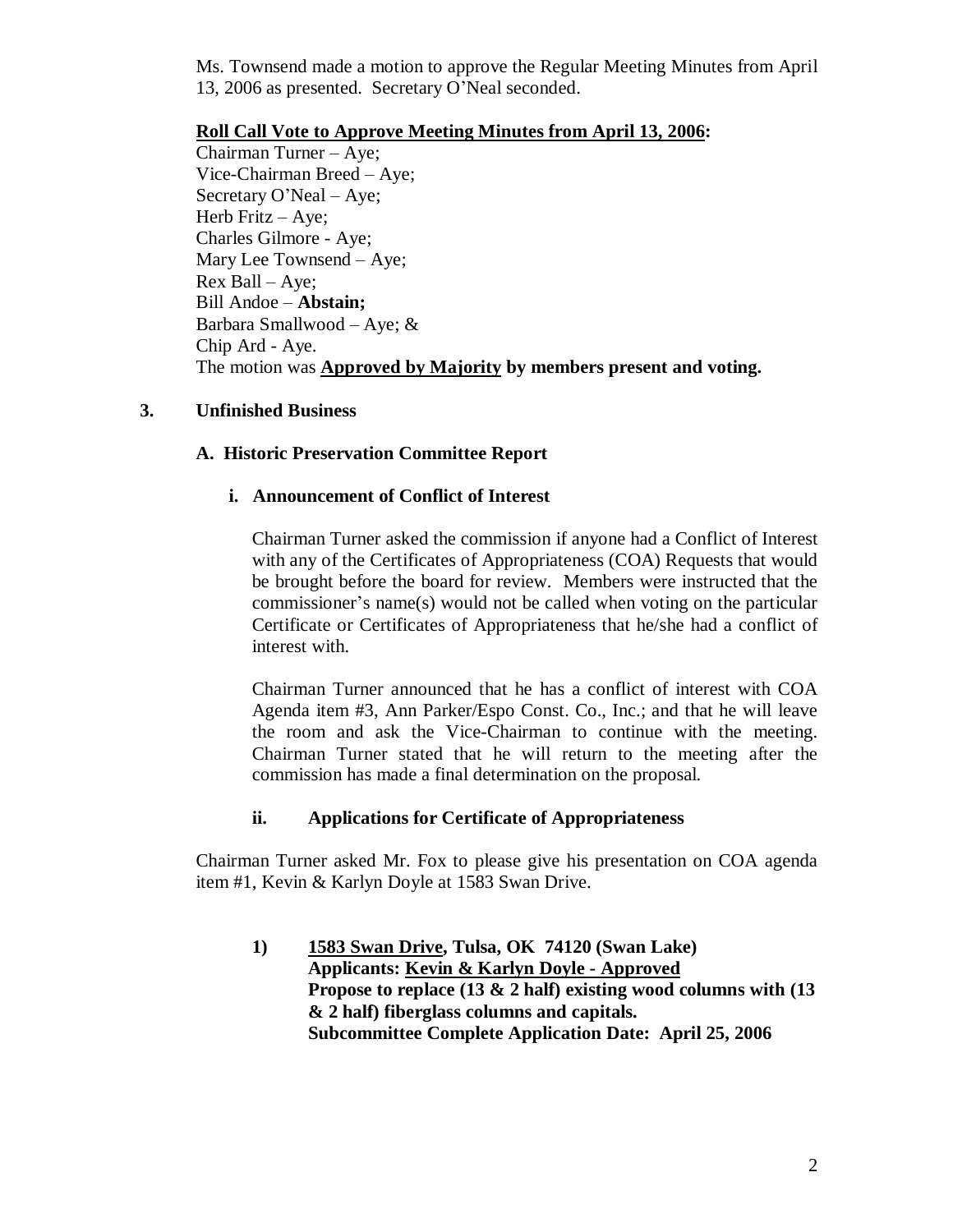Mr. Fox presented the Doyle's Certificate of Appropriateness application to the commission. Photographs and drawings were available for review and a slide presentation was shown of the c. 1920 Italian Renaissance home in Swan Lake.

Mr. Fox stated that the Doyles plan to replace  $(13 \& 2 \text{ half})$  existing wood columns with (13 & 2 half) fiberglass columns and capitals. Mr. Fox stated that the columns are deteriorating and the Doyles plan to replace all the columns and capitals. Mr. Fox stated that they are replacing the existing wood columns that are not fluted with smooth 12" tapered round columns that are fluted. Mr. Fox stated that these fiberglass columns are increasingly common because they are load bearing in nature and carry 18,000 pounds a piece; and that it is very difficult to tell that they are not wood.

Chairman Turner asked Vice-Chairman Breed to please announce the COA Subcommittee's recommendation(s) on the Doyle's proposal.

Vice-Chairman Breed stated that the COA Subcommittee found the Doyle's application to be complete. He stated that the subcommittee recommended an approval vote by majority at the April 25, 2006 meeting to approve the Doyle's application. Vice-Chairman Breed stated that the Subcommittee's decision to recommend approval of this proposal was based on the appropriate design guidelines for Rehabilitation in the Swan Lake district; and that he would like to move for an approval. Secretary O'Neal seconded.

Chairman Turner asked Mr. Doyle if he had any comments to make or add to the proposal. Mr. Doyle stated that they spent a lot of time trying to find the materials to match the existing; and that they were just trying to get the columns back into uniform to be consistent.

Chairman Turner opened the floor to the commission for discussion. Hearing none, he asked Mrs. Warrior to please call roll.

#### **Roll Call Vote to approve the Doyle's application:**

Chairman Turner – Aye; Vice-Chairman Breed – Aye; Secretary O'Neal – Aye; Herb Fritz – Aye; Charles Gilmore - Aye; Mary Lee Townsend – Aye; Rex Ball –Aye; Bill Andoe – Aye; Barbara Smallwood – Aye; & Chip Ard - Aye. The motion was **Approved Unanimously by members present and voting.**

*The Tulsa Preservation Commission Approved the Doyle's proposal based on Section VIIIA, Porches, Decks & Patios, A.1.4.1 and A.1.4.2 for Guidelines for Rehabilitation in the Swan Lake Historic District.*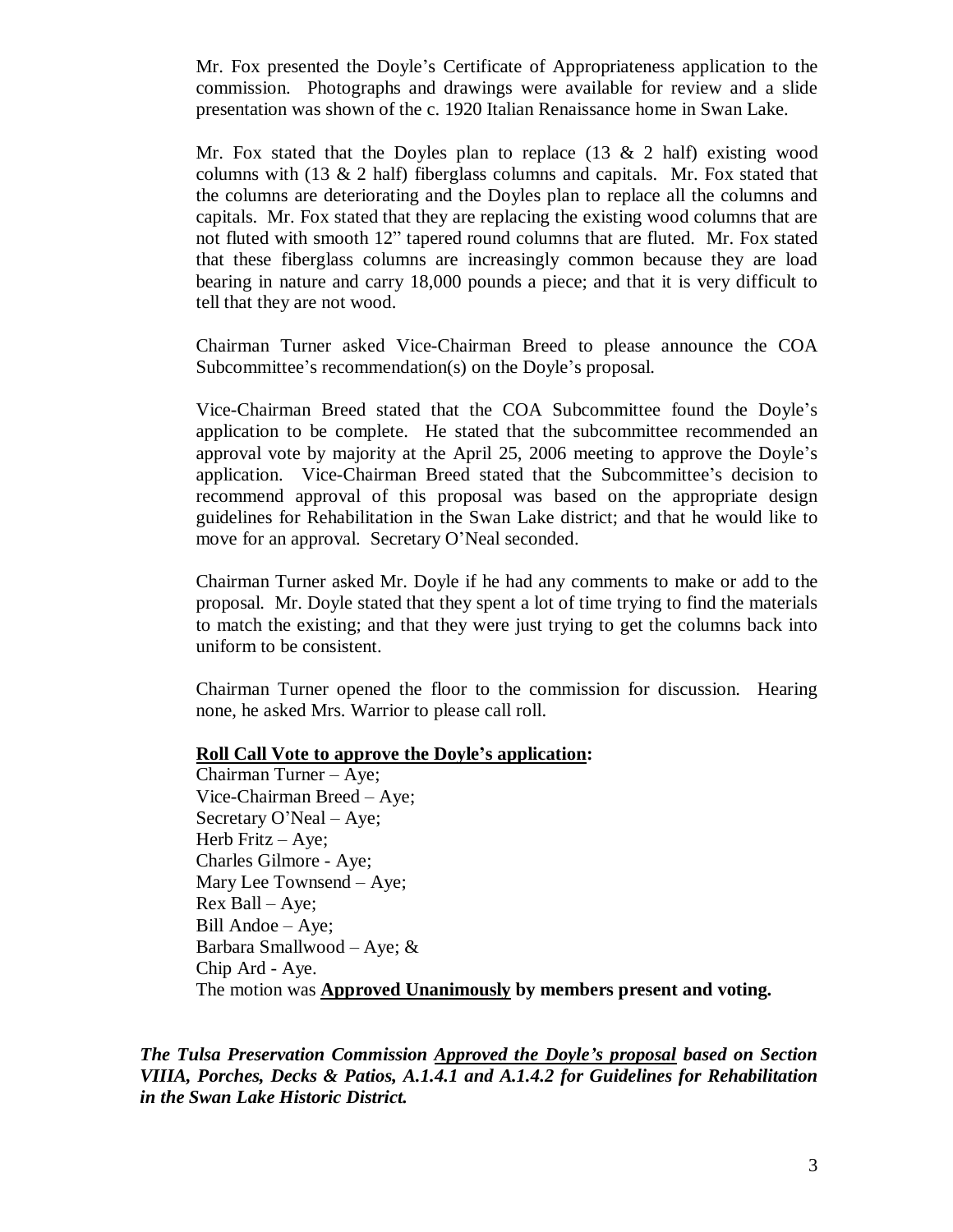Chairman Turner asked Mr. Fox to please give his presentation on COA agenda item #2, Marlen Rodriguez in North Maple Ridge.

**2) 210 E. 18th Street, Tulsa, OK 74119 (N. Maple Ridge) Applicant: Marlen Rodriguez – Approved Proposal for addition to master bedroom, new bathroom, new closet, & remodel existing space to the South (rear) side of the main structure. Subcommittee Complete Application Date: April 25, 2006**

Mr. Fox presented Ms. Rodriguez' Certificate of Appropriateness application to the commission. Photographs and drawings were available for review and a slide presentation was shown of the c. 1910 Craftsman Bungalow home in North Maple Ridge.

Mr. Fox stated that Ms. Rodriquez plans to add an addition to her master bedroom, new bathroom, new closet, & remodel the existing space to the South (rear) side of the main structure. Mr. Fox stated that Ms. Rodriquez will be using the same materials for the siding, windows, rafter tails and roofing as the existing.

Chairman Turner asked Vice-Chairman Breed to please announce the COA Subcommittee's recommendation(s) on Ms. Rodriguez' proposal.

Vice-Chairman Breed stated that the COA Subcommittee found Ms. Rodriquez' application to be complete. He stated that the subcommittee recommended by a unanimous vote at the April 25, 2006 meeting to approve Ms. Rodriquez' application. Vice-Chairman Breed stated that the Subcommittee's decision to recommend approval of this proposal was based on the appropriate design guidelines for Additions in the North Maple Ridge district; and that he would like to move for an approval. Secretary O'Neal seconded.

Chairman Turner asked Ms. Rodriquez if she had any comments to make or add to the proposal. Ms. Rodriquez stated that the roof pitch will be the same without any changes made to the elevation. She stated that the bedroom window will have a new window; but the other windows will be salvaged.

Chairman Turner opened the floor to the commission for discussion. Hearing none, he asked Mrs. Warrior to please call roll.

#### **Roll Call Vote to approve Marlen Rodriquez' application:**

Chairman Turner – Aye; Vice-Chairman Breed – Aye; Secretary O'Neal – Aye; Herb Fritz – Aye; Charles Gilmore - Aye; Mary Lee Townsend – Aye; Rex Ball –Aye; Bill Andoe – Aye;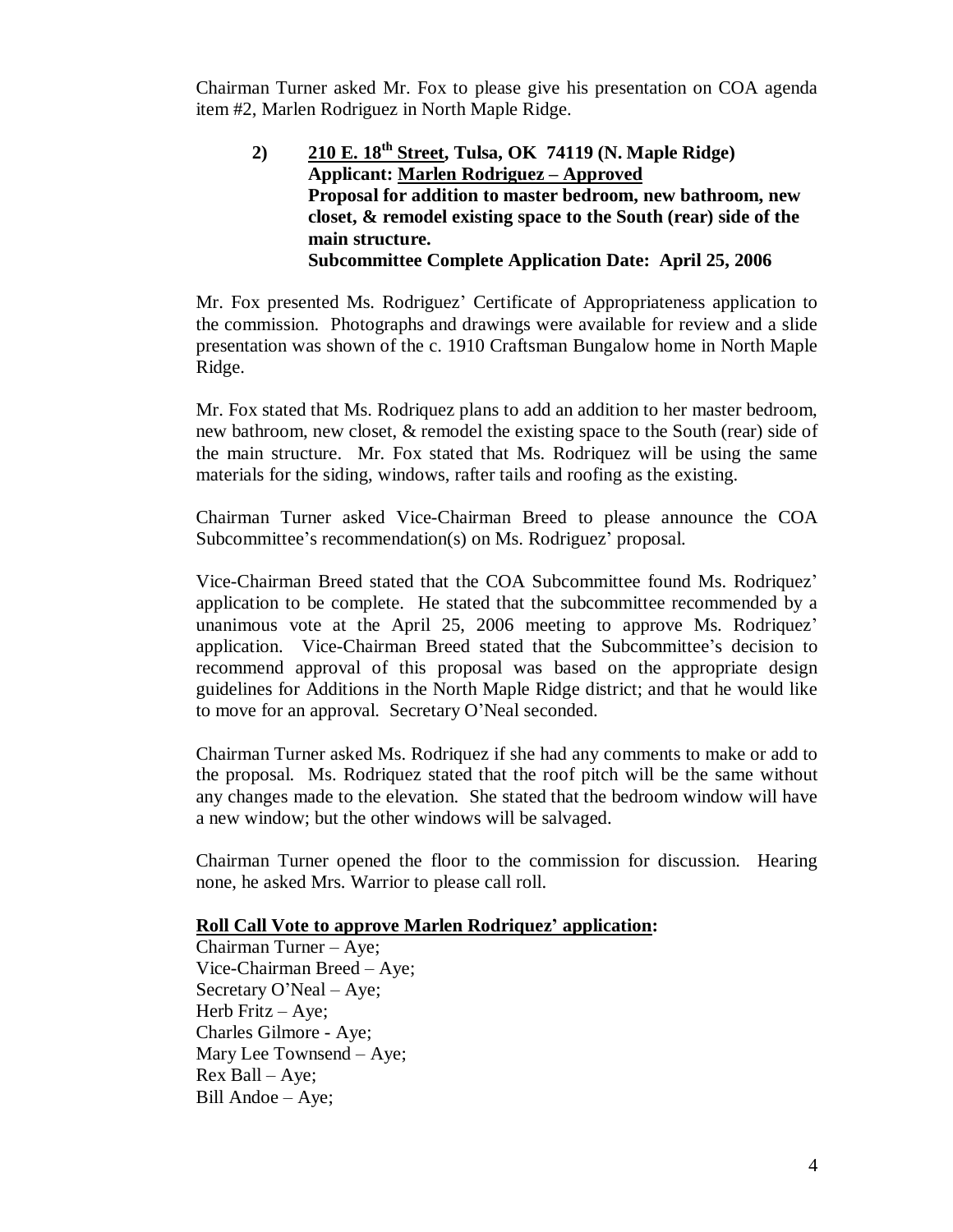Barbara Smallwood – Aye; & Chip Ard - Aye. The motion was **Approved Unanimously by members present and voting.**

*The Tulsa Preservation Commission Approved Marlene Rodriquez' proposal based on Section VIIIB, General Requirements, B1.0.1, B1.0.2 & B1.0.3, Building Materials & Elements, B.1.2.1 & B.1.2.2 & Roofs, B.1.3.2 for Guidelines for Additions to Existing Structures in the North Maple Ridge Historic District.*

Chairman Turner announced that he will turn the meeting over to Vice-Chairman Breed due to his having a conflict of interest with the next COA; and that he will return after the commission has voted on COA agenda item #3, Ann Parker/Espo Construction Co., Inc. Chairman Turner then excused himself from the meeting at 11:28 a.m.

Vice-Chairman Breed asked Mr. Fox to please give his presentation on COA agenda item #3, Ann Parker/Espo Const. Co., Inc., in Yorktown.

**3) 1541 S. Yorktown Ave., Tulsa, OK 74104 (Yorktown) Applicants: Ann Parker/Espo Const. Co., Inc. – Approved with conditions Request: Propose to replace windows on North and South sides of the structure with vinyl windows. Subcommittee Complete Application Date: May 9, 2006**

Mr. Fox presented Ms. Parker's Certificate of Appropriateness application to the commission. Photographs and drawings were available for review and a slide presentation was shown of the Craftsman home in Yorktown.

Mr. Fox stated that Ms. Parker plans to replace the windows on the North and South sides of the structure with vinyl windows. He stated that Ms. Parker was unable to attend the meeting; but has requested Jason Mills from Cyntergy AEC for representation. Mr. Fox stated that Ms. Parker plans to replace 1/1 wood windows in the rear of the new addition with 1/1 vinyl windows; and replace the 4/1 wood windows on the older portion of the structure with 4/1 vinyl windows on the non-contributing home.

Vice-Chairman Breed asked Mr. Mills if he had anything to add to Mr. Fox's presentation. Mr. Jason Mills stated that there had been some fire damage to Ms. Parker's home; and that he was only trying to get everything back in order by replacing the 1/1 wood windows with 1/1 vinyl windows; and replace the 4/1 wood windows with 4/1 vinyl windows.

Vice-Chairman Breed asked Secretary O'Neal to please announce the COA Subcommittee's recommendation on Ms. Parker's proposal.

Secretary O'Neal stated that the COA Subcommittee found Ms. Parker's application to be complete. She stated that the subcommittee recommended a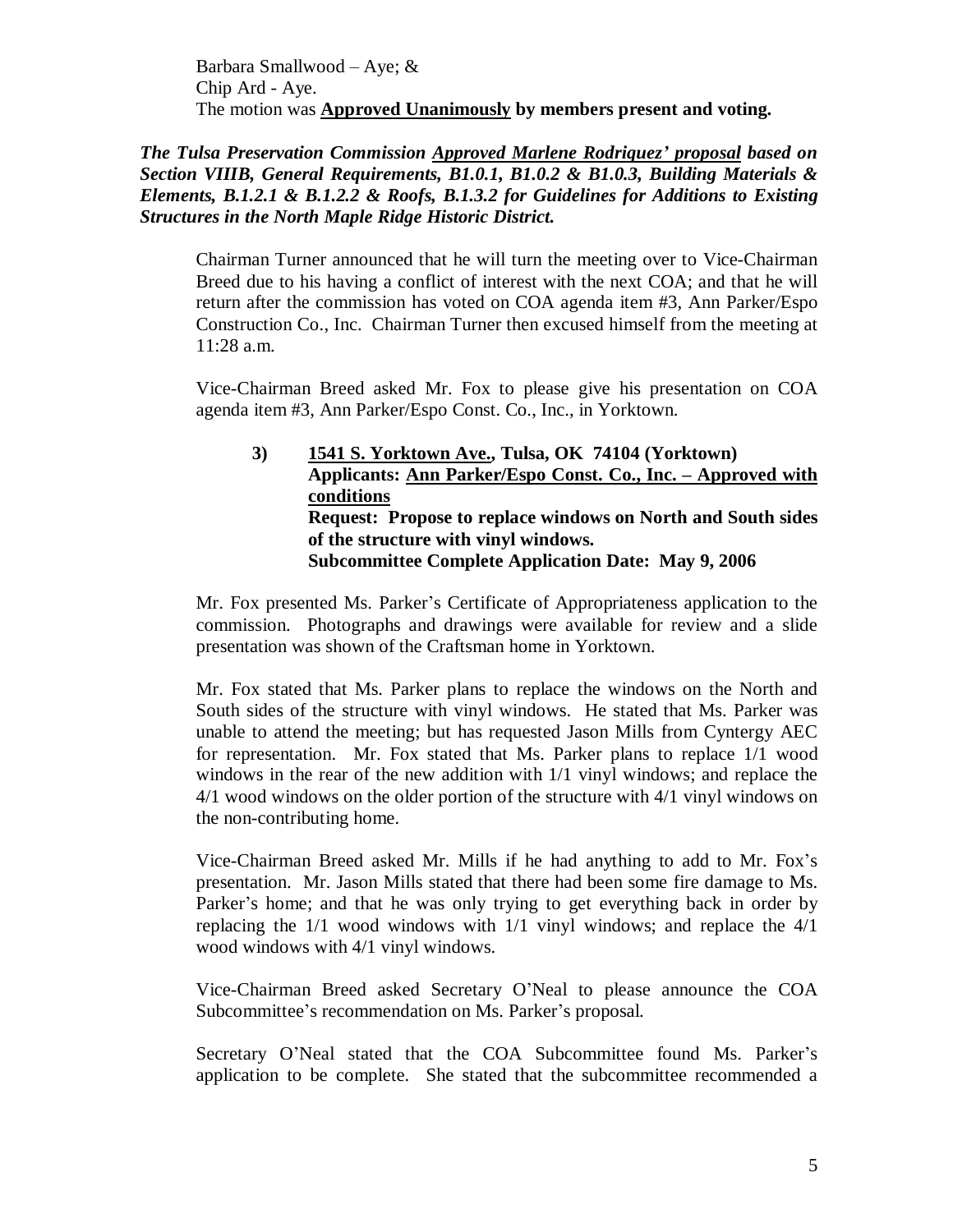unanimous vote at the May 9, 2006 meeting to approve Ms. Parker's application under the following conditions:

 $\Diamond$  That exterior muntins are added to the 4/1 vinyl windows.

Secretary O'Neal stated that the Subcommittee's decision to recommend approval of Ms. Parker's proposal was based on the appropriate design guidelines for Non-Contributing Residential Structures in the Yorktown district.

Vice-Chairman Breed opened the floor to the commission for discussion. After the discussion, Secretary O'Neal made a motion to approve Ms. Parker's application and slightly changed the conditions:

 $\Diamond$  That exterior raised muntins are added to the 4/1 vinyl window sashes. Ms. Smallwood seconded.

Vice-Chairman Breed asked the commission if there were further discussion on this proposal. Hearing none, he asked Mrs. Warrior to please call roll.

#### **Roll Call Vote to approve Ms. Parker's application with conditions:**

Chairman Turner –Was not present during this vote; Vice-Chairman Breed – Aye; Secretary O'Neal – Aye; Herb Fritz – Aye; Charles Gilmore - Aye; Mary Lee Townsend –**Nay;** Rex Ball –Aye; Bill Andoe – Aye; Barbara Smallwood – Aye; & Chip Ard - Aye. The motion was **Approved by Majority by members present and voting.**

### *The Tulsa Preservation Commission Approved Ms. Parker's proposal based on Section VIIIE, General Requirements, E1.0.1 through E1.0.4 for Guidelines for Non-Contributing Residential Structures in the Yorktown Historic District.*

Chairman Turner returned to the meeting room at 11:50 a.m., and he relieved Vice-Chairman Breed as Acting Chairman.

Chairman Turner moved to COA agenda item #5, because COA applicant #4 was unable to attend the meeting. Chairman Turner asked Mr. Fox to please give his presentation on Ken Ackley & Laura Frossard's application at 1544 E.  $17<sup>th</sup>$  Place in Swan Lake.

**5) 1544 E. 17th Place, Tulsa, OK 74120 (Swan Lake) Applicants: Ken Ackley & Laura Frossard - Approved Request: Propose to replace windows and French doors on front and sides of the structure with energy efficient windows and doors.**

**Subcommittee Complete Application Date: May 9, 2006**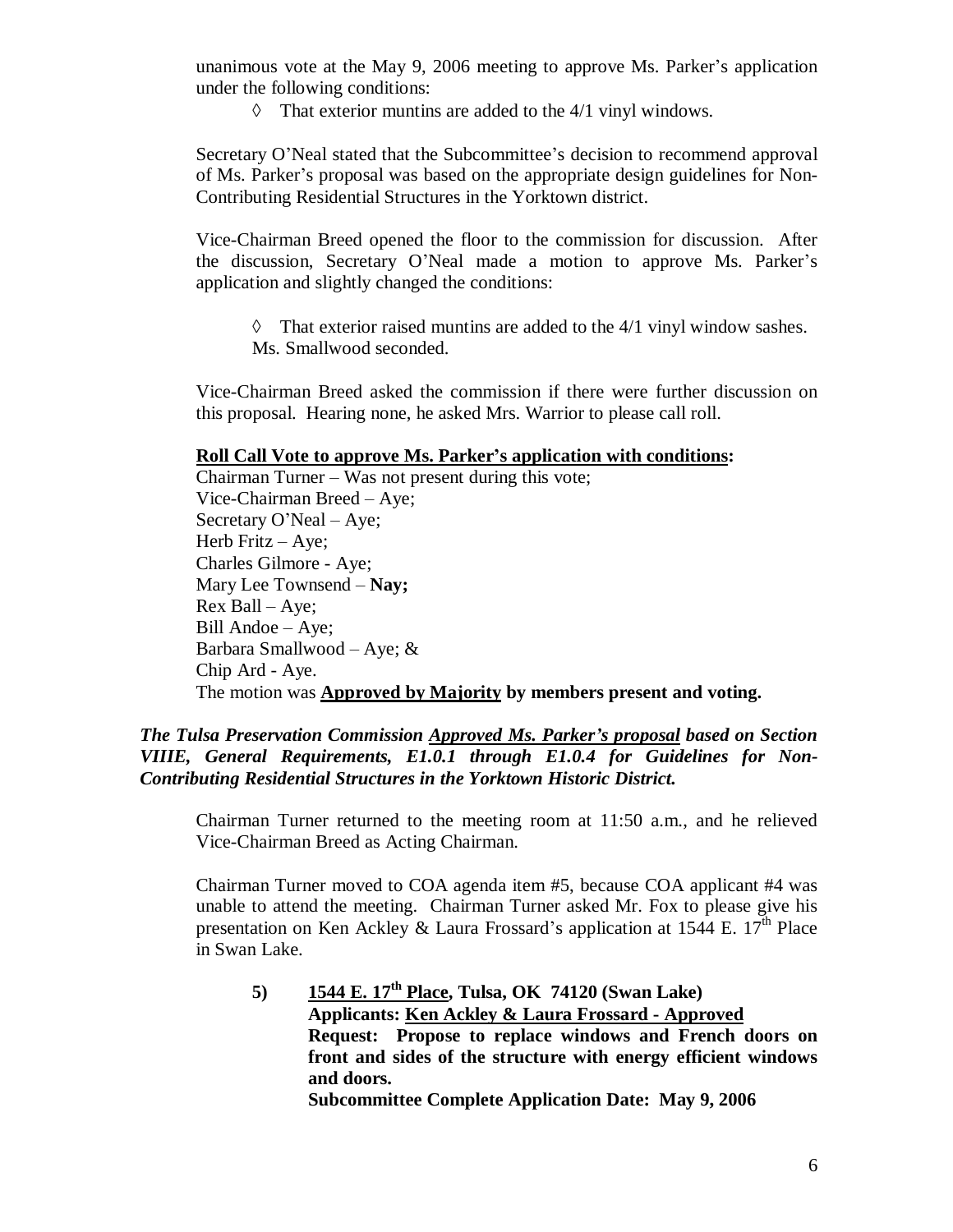Mr. Fox presented Ken Ackley and Laura Frossard's Certificate of Appropriateness application to the commission. Photographs and drawings were available for review and a slide presentation was shown of the historic home in Swan Lake.

Mr. Fox stated that Mr. Ackley (the contractor) and Ms. Frossard plan to replace the windows and French doors on the front and sides of the structure with energy efficient windows and doors. Mr. Fox stated that the existing windows on the structure are metal casement windows that the new owners would like to replace with Winsor casement wood windows. He stated that the French doors on the west side of the structure will also be replaced with energy efficient windows as presented to the commission in the brochure.

Chairman Turner asked Vice-Chairman Breed to please announce the COA Subcommittee's recommendation(s) on Ken Ackley and Laura Frossard's proposal.

Vice-Chairman Breed stated that the COA Subcommittee found Mr. Ackley and Ms. Frossard's application to be complete. He stated that the subcommittee recommended by a unanimous vote at the May 9, 2006 meeting to approve this application. Vice-Chairman Breed stated that the Subcommittee's decision to recommend approval of this proposal was based on the appropriate design guidelines for Rehabilitation in the Swan Lake district; and that he would like to move for an approval. Secretary O'Neal seconded.

Chairman Turner asked Mr. Ackley if he had any comments to make or add to the proposal; and Mr. Ackley responded by stating that he did not.

Chairman Turner opened the floor to the commission for discussion. The commission was concerned about whether the windows and doors were customized or standard. Mr. Ackley responded by stating that all the new windows will fit into the original window frames. The commission members informed Mr. Ackley that they would like to see the windows and doors that he is planning to install on the structure look the same as the existing; and that the only change would be the materials. Mr. Ackley agreed that they would. Chairman Turner asked Mrs. Warrior to please call roll.

#### **Roll Call Vote to approve Ken Ackley & Laura Frossard's application:**

Chairman Turner – Aye; Vice-Chairman Breed – Aye; Secretary O'Neal – Aye; Herb Fritz –**Nay;** Charles Gilmore - Aye; Mary Lee Townsend – Aye; Rex Ball –Aye; Bill Andoe – Aye;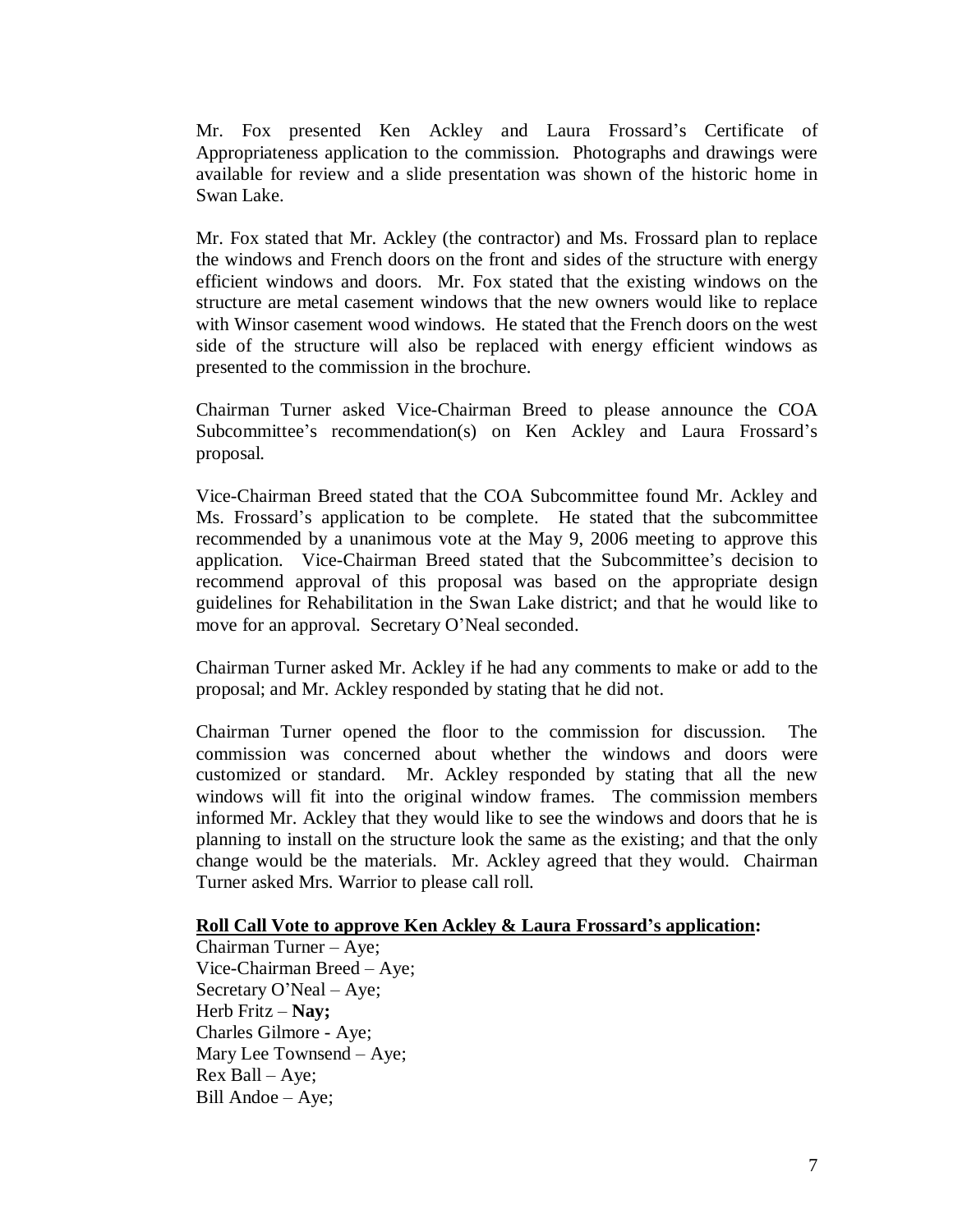Barbara Smallwood – Aye; & Chip Ard - Aye. The motion was **Approved by Majority by members present and voting.**

*The Tulsa Preservation Commission Approved Ken Ackley & Laura Frossard's proposal based on Section VIIIA, Windows and Doors, A1.2.3 for Guidelines for Rehabilitation of Existing Buildings in the Swan Lake Historic District.*

Mr. Ball requested that he would like the records to state that:

 $\Diamond$  This is not a precedent, that it's a special situation.

Chairman Turner moved back to COA agenda item #4I, St. John Health System at 1775 S. Xanthus Avenue in Yorktown. He asked Mr. Fox to please give his presentation on #4-I.

## **4-I) 1775 S. Xanthus Ave., Tulsa, OK 74104 (Yorktown) Applicant: St. John Health System –Approved with conditions Request: Part I of IV: Replace existing wood siding with vinyl siding; Subcommittee Complete Application Date: May 9, 2006**

Mr. Fox presented Part I of IV Parts of St. John Health System's Certificate of Appropriateness application to the commission. Photographs and drawings were available for review and a slide presentation was shown of the historic structure in Yorktown.

Mr. Fox stated that St. John Health System plans to replace the existing wood siding with vinyl siding on the structure. He stated that no one from St. John was available to attend the meeting for representation.

Chairman Turner asked Vice-Chairman Breed to please announce the COA Subcommittee's recommendation(s) on Part I of St. John Health System's proposal.

Vice-Chairman Breed stated that the COA Subcommittee found Part I of this application to be complete. He stated that the subcommittee recommended by a unanimous vote at the May 9, 2006 meeting to approve Part I of this application under the following conditions:

 $\Diamond$  That the siding should be installed all the way around the house; and that the relationship of the trim of the frieze & window surrounds to the siding be maintained; and should be brought forward to maintain the original relationship to the siding.

Vice-Chairman Breed stated that the Subcommittee's decision to recommend approval of Part I of this proposal was based on the appropriate design guidelines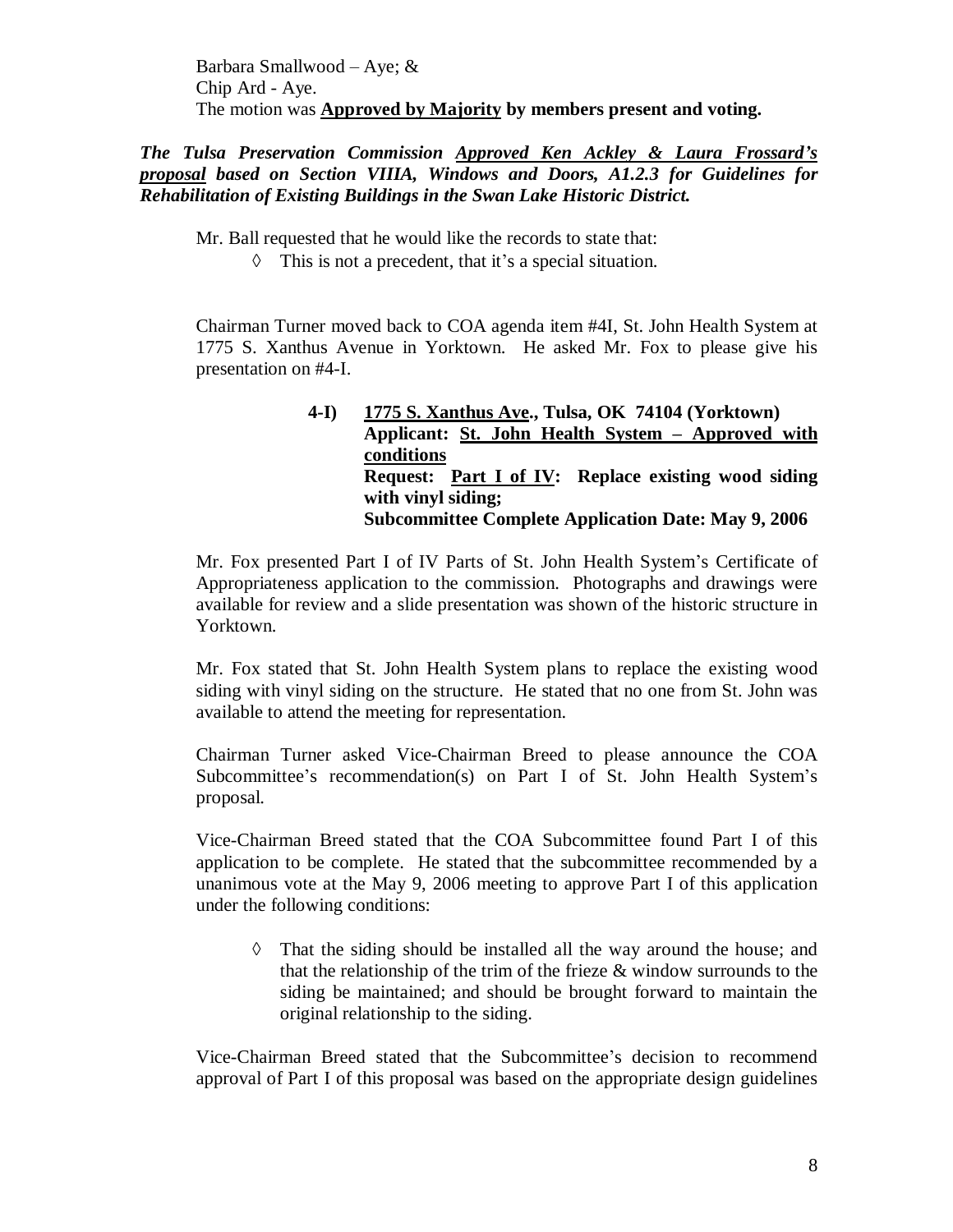for Rehabilitation in the Yorktown district; and that he would like to move for an approval. Secretary O'Neal seconded.

Chairman Turner asked Ms. Warrior to call roll.

#### **Roll Call Vote to approve Part I of St. John Health System:**

Chairman Turner –**Nay;** Vice-Chairman Breed – Aye; Secretary O'Neal – Aye; Herb Fritz – Aye; Charles Gilmore - Aye; Mary Lee Townsend –**Nay;** Rex Ball –Aye; Bill Andoe –**Nay;**  Barbara Smallwood – Aye; & Chip Ard - Aye. The motion was **Approved by Majority by members present and voting.**

After the commission voted on Part I of this application, one of the commissioners stated that Part I of this proposal didn't state anything about pulling the frames out of the windows pertaining to the condition. After discussing this issue further, Vice-Chairman Breed made a motion to reconsider the motion that was made on Part I of this application. Secretary O'Neal seconded.

Chairman Turner asked Ms. Warrior to call roll.

#### **Roll Call Vote to reconsider the motion of Part I of St. John Health System:**

Chairman Turner – Aye; Vice-Chairman Breed – Aye; Secretary O'Neal – Aye; Herb Fritz – Aye; Charles Gilmore - Aye; Mary Lee Townsend – Aye; Rex Ball –Aye; Bill Andoe – Aye; Barbara Smallwood – Aye; & Chip Ard - Aye. The motion was **Approved Unanimously by members present and voting.**

Vice-Chairman Breed amended the motion to approve Part I of this application under the following conditions:

 That the siding should be installed all the way around the house; and that the relationship of the trim of the frieze & window surrounds to the siding be maintained; and should be brought forward to maintain the original relationship to the siding.

Secretary O'Neal seconded.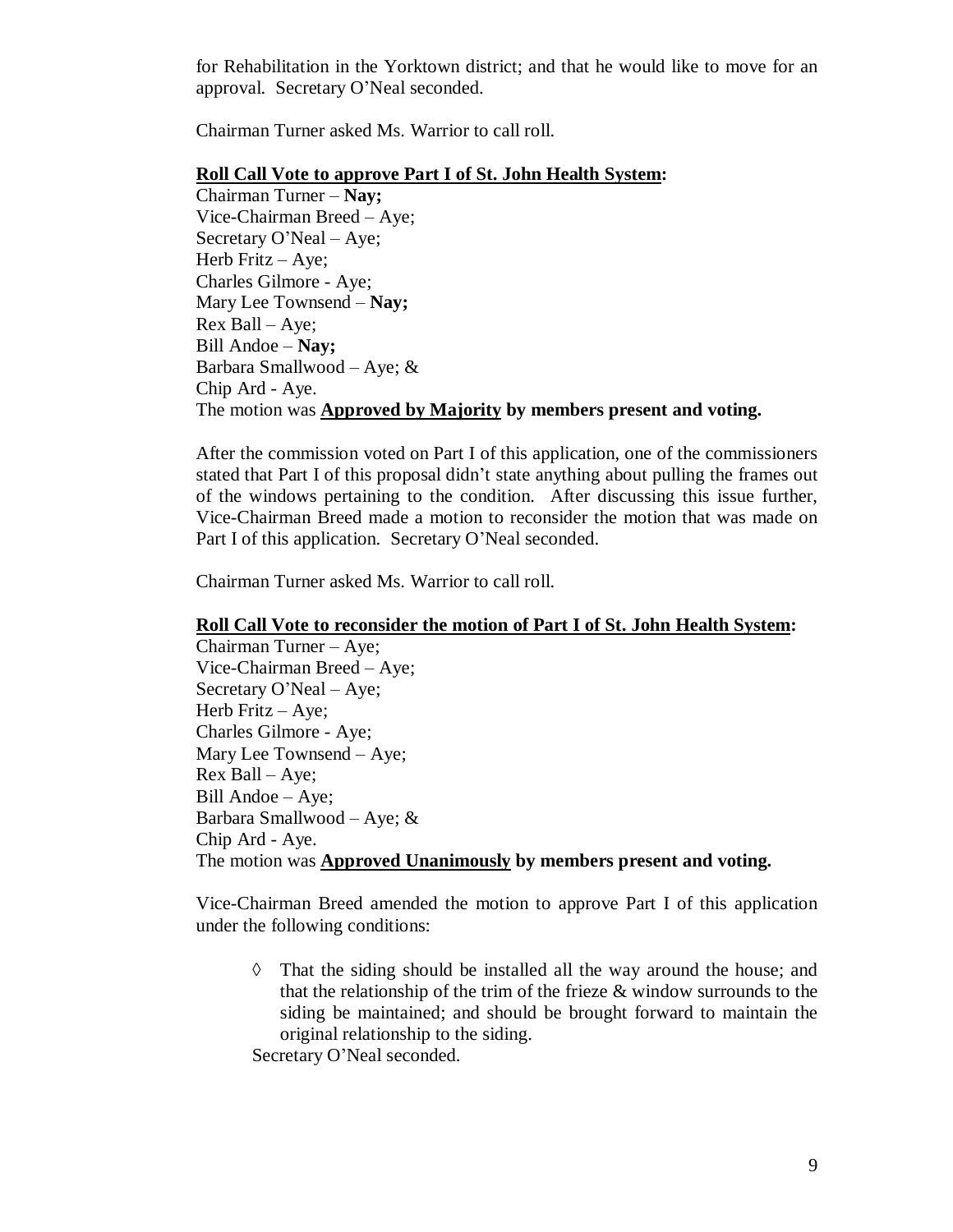Chairman Turner asked Mrs. Warrior to please call roll.

## **Roll Call Vote of amending the motion to approve Part I of St. John Health System:**

Chairman Turner – Aye; Vice-Chairman Breed – Aye; Secretary O'Neal – Aye; Herb Fritz  $-$  Aye; Charles Gilmore - Aye; Mary Lee Townsend – Aye; Rex Ball –Aye; Bill Andoe – Aye; Barbara Smallwood –**Abstain;** & Chip Ard - Aye. The motion was **Approved by Majority by members present and voting.**

*The Tulsa Preservation Commission Approved Part I of St. John Health System's proposal based on Section VIIIA, Building Wall Materials, A.1.1.1, A.1.1.2 & A.1.1.4 for Guidelines for Rehabilitation of Existing Residential Buildings in the Yorktown Historic District.*

Chairman Turner asked Mr. Fox to please give his presentation on COA agenda item #4-II of St. John Health System's proposal at 1775 S. Xanthus Avenue in Yorktown.

## **4-II) 1775 S. Xanthus Ave., Tulsa, OK 74104 (Yorktown) Applicant: St. John Health System –Approved Part II of IV: Propose to install new front door; Subcommittee Complete Application Date: May 9, 2006**

Mr. Fox presented Part II of IV Parts of St. John Health System's Certificate of Appropriateness application to the commission. Photographs and drawings were available for review and a slide presentation was shown of the historic structure in Yorktown.

Mr. Fox stated that St. John Health System has already installed the new front door on the structure; and that the new door is metal with a window that mimics the eye lid dormer.

Chairman Turner asked Vice-Chairman Breed to please announce the COA Subcommittee's recommendation(s) on Part II of St. John Health System's proposal.

Vice-Chairman Breed stated that the COA Subcommittee found Part II of this application to be complete. He stated that the subcommittee recommended by a unanimous vote at the May 9, 2006 meeting to approve Part II of this application.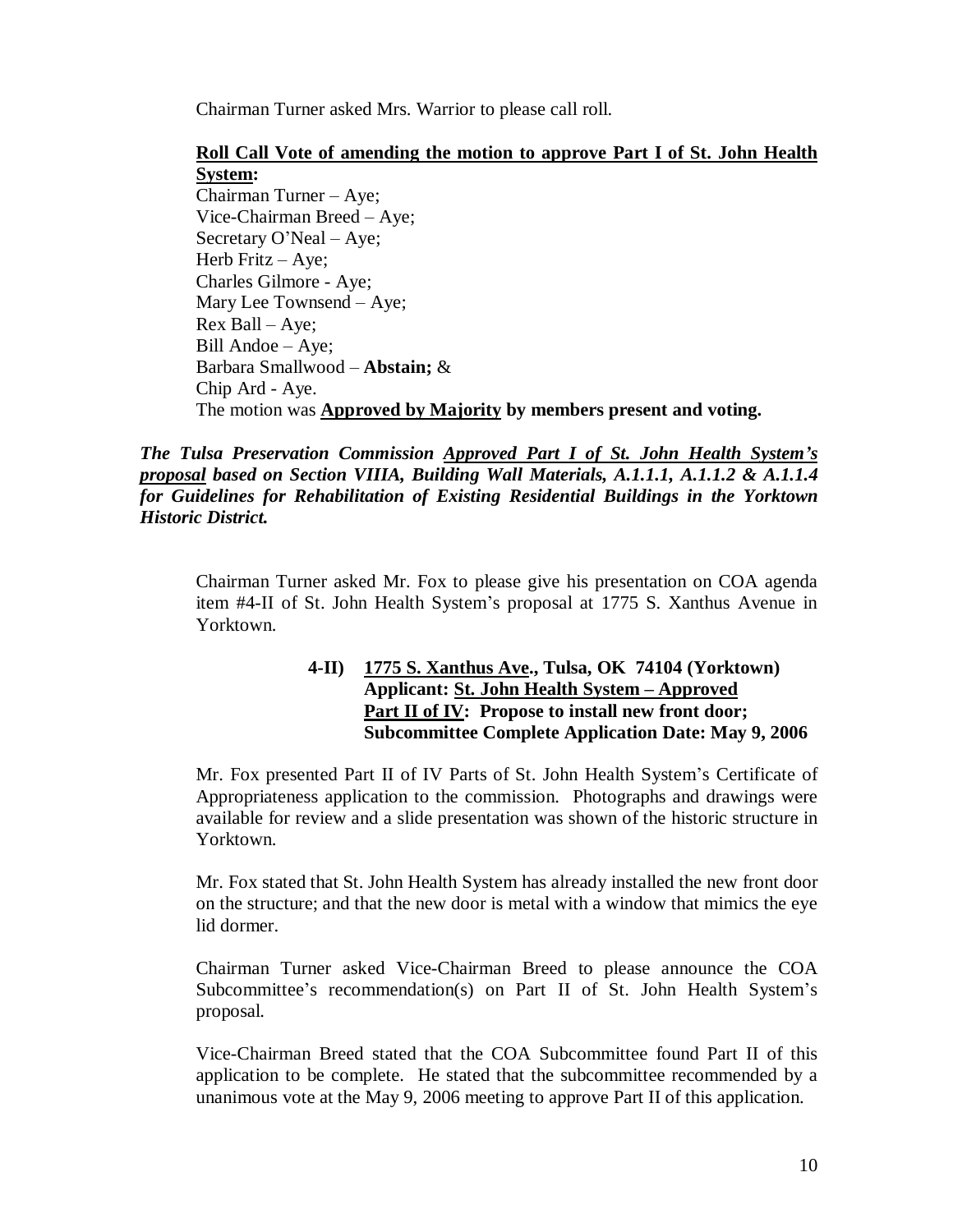Vice-Chairman Breed stated that the Subcommittee's decision to recommend approval of Part II of this proposal was based on the appropriate design guidelines for Rehabilitation in the Yorktown district; and that he would like to move for an approval. Secretary O'Neal seconded.

Chairman Turner opened the floor to the commission for discussion. Hearing none, he asked Ms. Warrior to call roll.

#### **Roll Call Vote to approve Part II of St. John Health System:**

Chairman Turner – Aye; Vice-Chairman Breed – Aye; Secretary O'Neal – Aye; Herb Fritz – Aye; Charles Gilmore - Aye; Mary Lee Townsend –**Nay;** Rex Ball –**Nay;** Bill Andoe –**Nay;** Barbara Smallwood – Was not present during this vote;  $\&$ Chip Ard –**Nay.** The motion was **Approved by Majority by members present and voting.**

*The Tulsa Preservation Commission Approved Part II of St. John Health System's proposal based on Section VIIIA, Windows and Doors, A.1.2.1, A.1.2.2 & A.1.2.3 and A.2.4 for Guidelines for Rehabilitation of Existing Residential Buildings in the Yorktown Historic District.*

Chairman Turner asked Mr. Fox to please give his presentation on COA agenda item #4-III of St. John Health System's proposal at 1775 S. Xanthus Avenue in Yorktown.

## **4-III) 1775 S. Xanthus Ave., Tulsa, OK 74104 (Yorktown) Applicant: St. John Health System – Approved with conditions Part III of IV: Propose to replace windows on the sides of the structure with energy efficient windows. Subcommittee Complete Application Date: May 9, 2006**

Mr. Fox presented Part III of IV Parts of St. John Health System's Certificate of Appropriateness application to the commission. Photographs and drawings were available for review and a slide presentation was shown of the historic structure in Yorktown.

Mr. Fox stated that St. John Health System plans to replace the windows on the sides of the structure with energy efficient windows.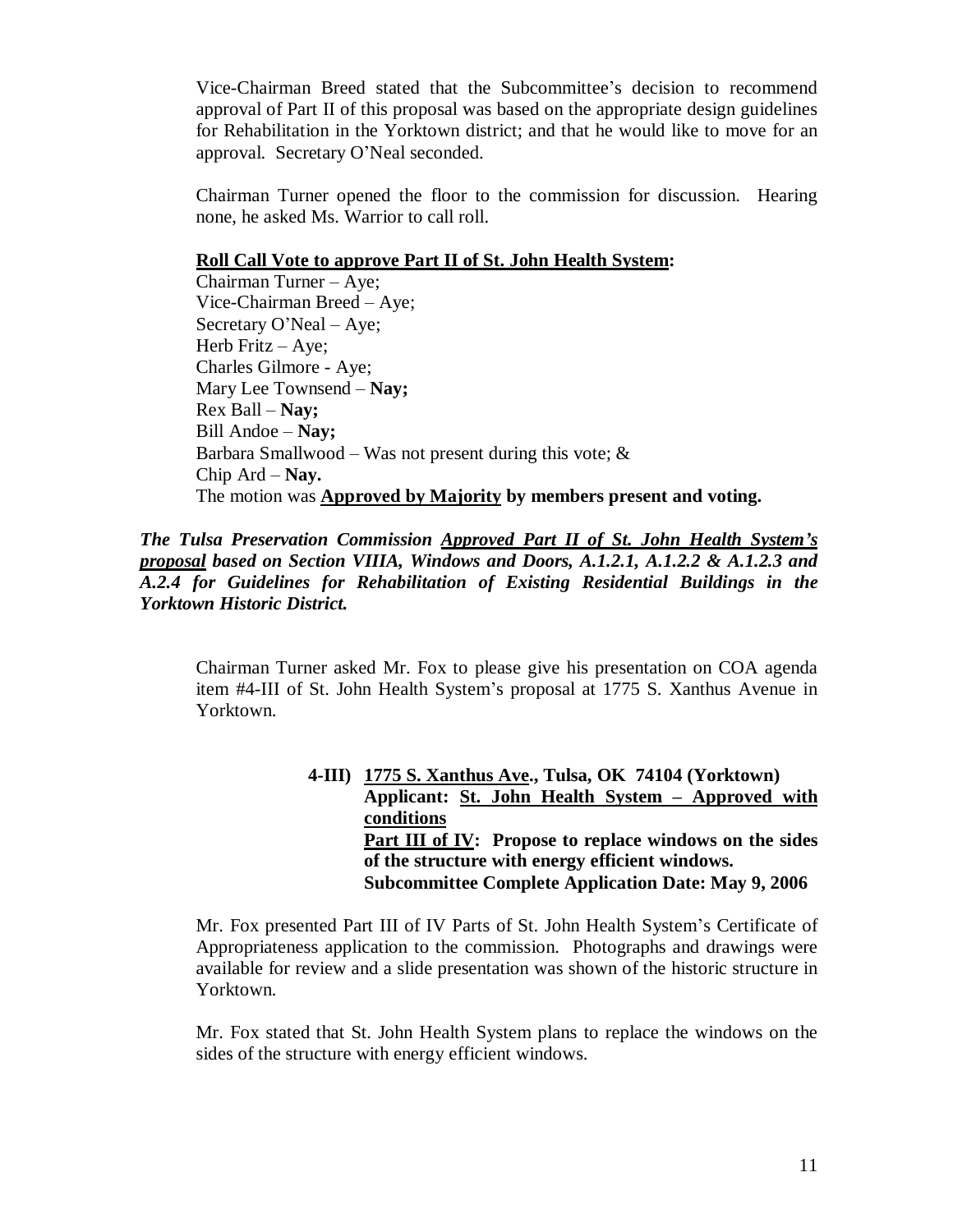Chairman Turner asked Vice-Chairman Breed to please announce the COA Subcommittee's recommendation(s) on Part III of St. John Health System's proposal.

Vice-Chairman Breed stated that the COA Subcommittee found Part III of this application to be complete. He stated that the subcommittee recommended by a unanimous vote at the May 9, 2006 meeting to approve Part III of this application under the following conditions:

 $\Diamond$  That the two (2) small windows should be replaced with a pair of 4/1 windows to match the bathroom window.

Vice-Chairman Breed stated that the Subcommittee's decision to recommend approval of Part III of this proposal was based on the appropriate design guidelines for Rehabilitation in the Yorktown district; and that he would like to move for an approval. Secretary O'Neal seconded.

Chairman Turner opened the floor to the commission for discussion. Hearing none, he asked Ms. Warrior to call roll.

#### **Roll Call Vote to approve Part III of St. John Health System:**

Chairman Turner – Aye; Vice-Chairman Breed – Aye; Secretary O'Neal – Aye; Herb Fritz – Aye; Charles Gilmore - Aye; Mary Lee Townsend – Aye; Rex Ball –Aye; Bill Andoe – Aye; Barbara Smallwood – Was not present during this vote;  $\&$ Chip  $Ard - Aye$ ; The motion was **Approved Unanimously by members present and voting.**

#### *The Tulsa Preservation Commission Approved Part III of St. John Health System's proposal based on Section VIIIA, Windows and Doors, A.1.2.1, & A.1.2.2 for Guidelines for Rehabilitation of Existing Residential Buildings in the Yorktown Historic District.*

Chairman Turner asked Mr. Fox to please give his presentation on COA agenda item #4-IV of St. John Health System's proposal at 1775 S. Xanthus Avenue in Yorktown.

## **4-IV) 1775 S. Xanthus Ave., Tulsa, OK 74104 (Yorktown) Applicant: St. John Health System - Denied Part IV of IV: Propose to replace windows on the front of the structure with energy efficient windows. Subcommittee Complete Application Date: May 9, 2006**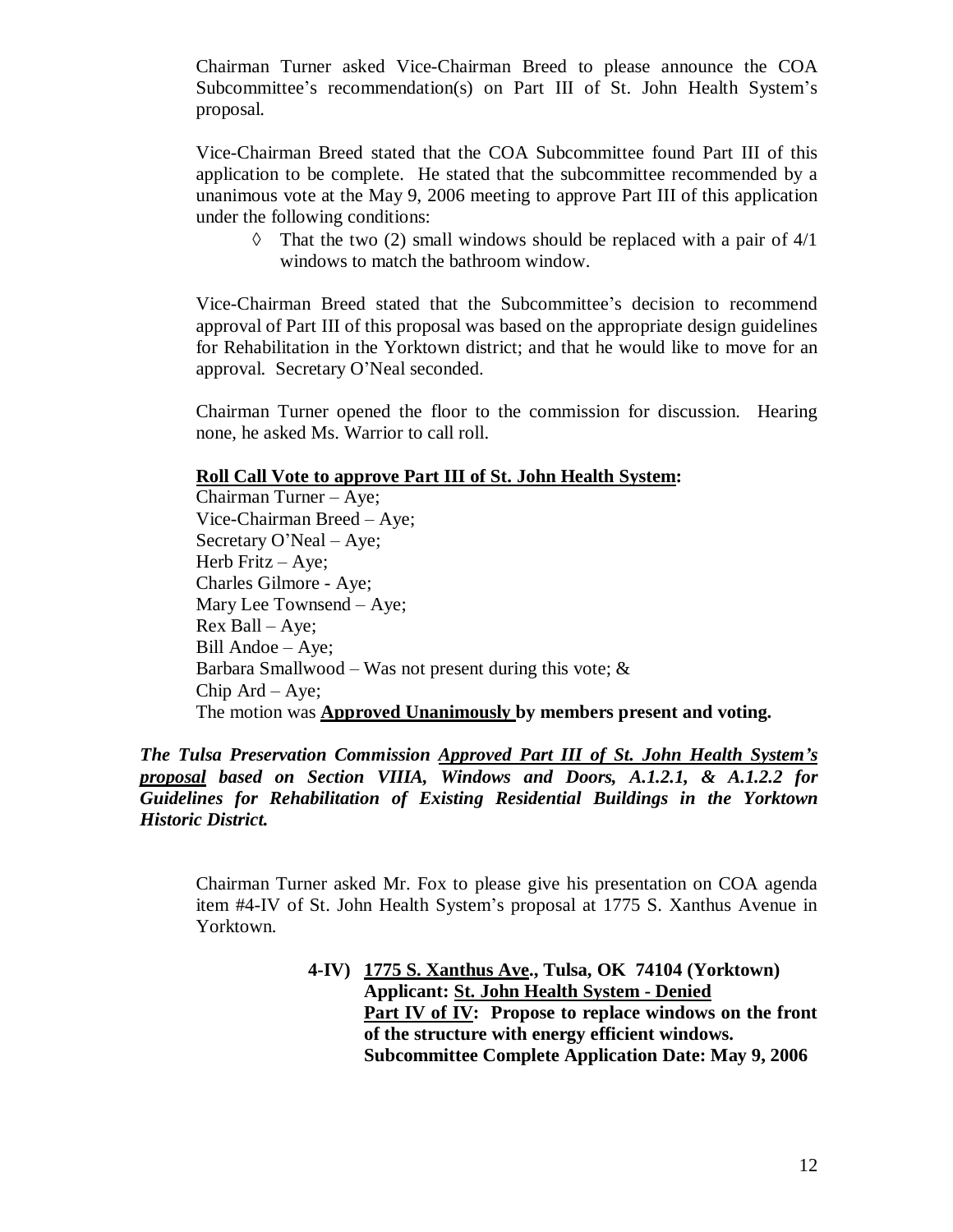Mr. Fox presented Part IV of IV Parts of St. John Health System's Certificate of Appropriateness application to the commission. Photographs and drawings were available for review and a slide presentation was shown of the historic structure in Yorktown.

Mr. Fox stated that St. John Health System plans to replace the windows on the front of the structure with energy efficient windows.

Chairman Turner asked Vice-Chairman Breed to please announce the COA Subcommittee's recommendation(s) on Part IV of St. John Health System's proposal.

Vice-Chairman Breed stated that the COA Subcommittee found Part IV of this application to be complete. He stated that the subcommittee recommended by a unanimous vote at the May 9, 2006 meeting to approve Part IV of this application.

Vice-Chairman Breed stated that the Subcommittee's decision to recommend approval of Part IV of this proposal was based on the appropriate design guidelines for Rehabilitation in the Yorktown district.

Chairman Turner opened the floor to the commission for discussion.

After the discussion took place, most of the members believe that the applicant's request for replacing the windows on the front of the structure with energy efficient windows is inappropriate for the style of this structure.

Mr. Fritz made a motion to Deny Part IV of this application. Vice-Chairman Breed seconded.

Chairman Turner asked if there were any further discussion on Part IV of this application. Hearing none, he asked Ms. Warrior to call roll

#### **Roll Call Vote to deny Part IV of St. John Health System:**

Chairman Turner – Aye; Vice-Chairman Breed – Aye; Secretary O'Neal – Aye; Herb Fritz – Aye; Charles Gilmore - **Nay;** Mary Lee Townsend - Was not present during this vote;  $Rex$  Ball – Aye; Bill Andoe – Aye; Barbara Smallwood – Was not present during this vote;  $\&$ Chip Ard – Aye; The motion was **Approved by Majority to Deny by members present and voting.**

*The Tulsa Preservation Commission Denied Part IV of St. John Health System's proposal based on Section VIIIA, Windows and Doors, A.1.2.1, & A.1.2.2 for*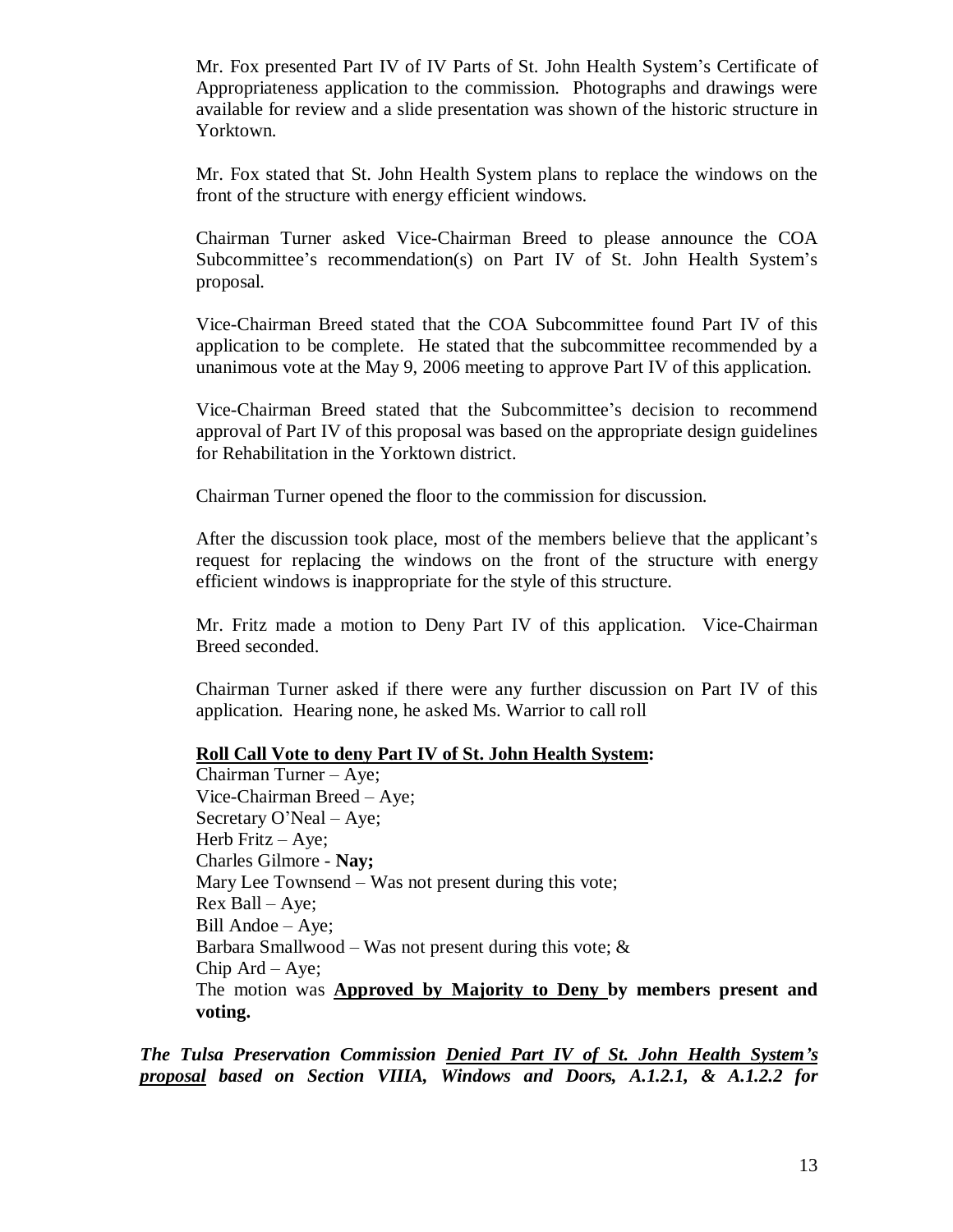*Guidelines for Rehabilitation of Existing Residential Buildings in the Yorktown Historic District.*

Chairman Turner asked Mr. Fox to please give his presentation on COA agenda item #6-I of Darla Holland's proposal at  $1552$  E.  $17<sup>th</sup>$  Place in Swan Lake.

> **6-I) 1552 E. 17th Place, Tulsa, OK 74120 (Swan Lake) Applicant: Darla Holland – RECOMMENDED FOR APPROVAL WITH CONDITIONS Request: Part I of II: Propose to replace existing 1/1 windows (inset only) with new energy efficient 1/1 windows in like material and style; & remove storm windows; Subcommittee Complete Application Date: May 9, 2006**

Mr. Fox presented Part I of II Parts of Darla Holland's Certificate of Appropriateness application to the commission. Photographs and drawings were available for review and a slide presentation was shown of the historic structure in Swan Lake.

Mr. Fox stated that Ms. Holland plans to replace the existing 1/1 inset windows only with new energy efficient 1/1 windows in like material and style; & remove the storm windows.

Chairman Turner asked Vice-Chairman Breed to please announce the COA Subcommittee's recommendation(s) on Part I of Ms. Holland's proposal.

Vice-Chairman Breed stated that the COA Subcommittee found Part I of Ms. Holland's application to be complete. He stated that the subcommittee recommended by a unanimous vote at the May 9, 2006 meeting to approve Part I of this application under the following conditions:

 $\Diamond$  That the screens are on the lower sashes of the windows.

Vice-Chairman Breed stated that the Subcommittee's decision to recommend approval of Part I of Ms. Holland's proposal was based on the appropriate design guidelines for Rehabilitation in the Swan Lake district; and that he would like to move for an approval. Secretary O'Neal seconded.

Chairman Turner opened the floor to the commission for discussion. Hearing none, he asked Ms. Warrior to call roll.

#### **Roll Call Vote to approve Part I of Ms. Holland's application:**

Chairman Turner – Aye; Vice-Chairman Breed – Aye; Secretary O'Neal – Aye; Herb Fritz – Aye; Charles Gilmore - Aye; Mary Lee Townsend – Was not present during this vote;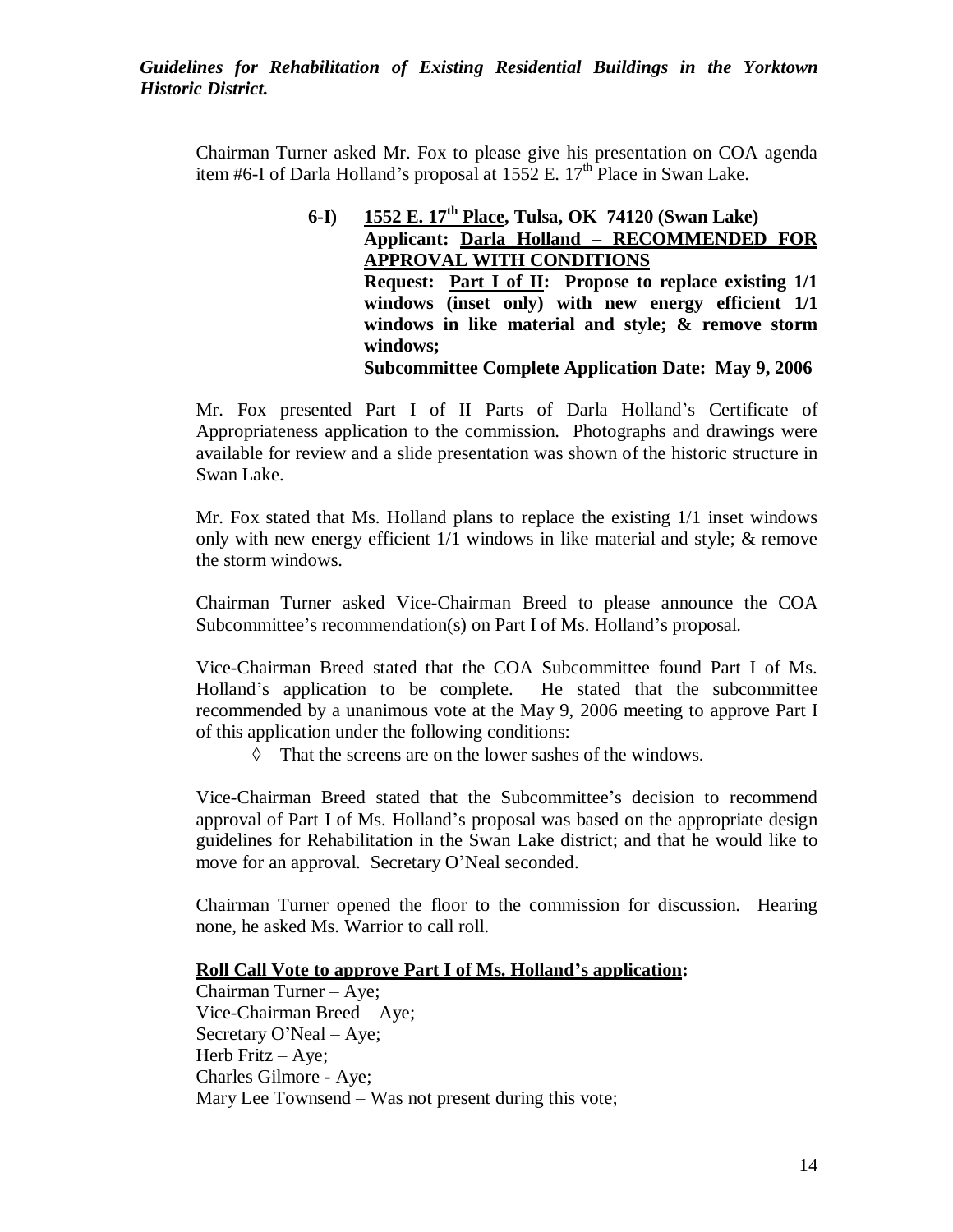Rex Ball –Aye; Bill Andoe – Aye; Barbara Smallwood – Was not present during this vote;  $\&$ Chip Ard – Aye; The motion was **Approved Unanimously by members present and voting.**

*The Tulsa Preservation Commission Approved Part I of Ms. Holland's proposal based on Section VIIIA, Windows and Doors, A.1.2.3, A.1.2.4 & A.1.2.7 for Guidelines for Rehabilitation of Existing Buildings in the Swan Lake District.*

Chairman Turner asked Mr. Fox to please give his presentation on COA agenda item #6-II of Darla Holland's proposal at  $1552$  E.  $17<sup>th</sup>$  Place in Swan Lake.

## **6-II) 1552 E. 17th , Tulsa, OK 74120 (Swan Lake) Applicant: Darla Holland – RECOMMENDED FOR APPROVAL W/CONDITIONS Part II of II: Propose to add 5' X 12' patio to match existing (front patio). Subcommittee Complete Application Date: May 9, 2006**

Mr. Fox presented Part II of II Parts of Darla Holland's Certificate of Appropriateness application to the commission. Photographs and drawings were available for review and a slide presentation was shown of the historic structure in Swan Lake.

Mr. Fox stated that Ms. Holland plans to add a  $5'$  X 12<sup>'</sup> patio to match the existing front patio.

Chairman Turner asked Vice-Chairman Breed to please announce the COA Subcommittee's recommendation(s) on Part II of Ms. Holland's proposal.

Vice-Chairman Breed stated that the COA Subcommittee found Part II of Ms. Holland's application to be complete. He stated that the subcommittee recommended by a unanimous vote at the May 9, 2006 meeting to approve Part II of this application under the following conditions:

 $\Diamond$  That the patio is added without the trellis.

Vice-Chairman Breed stated that the Subcommittee's decision to recommend approval of Part II of Ms. Holland's proposal was based on the appropriate design guidelines for Additions in the Swan Lake district; and that he would like to move for an approval. Secretary O'Neal seconded.

Chairman Turner opened the floor to the commission for discussion. Hearing none, he asked Ms. Warrior to call roll.